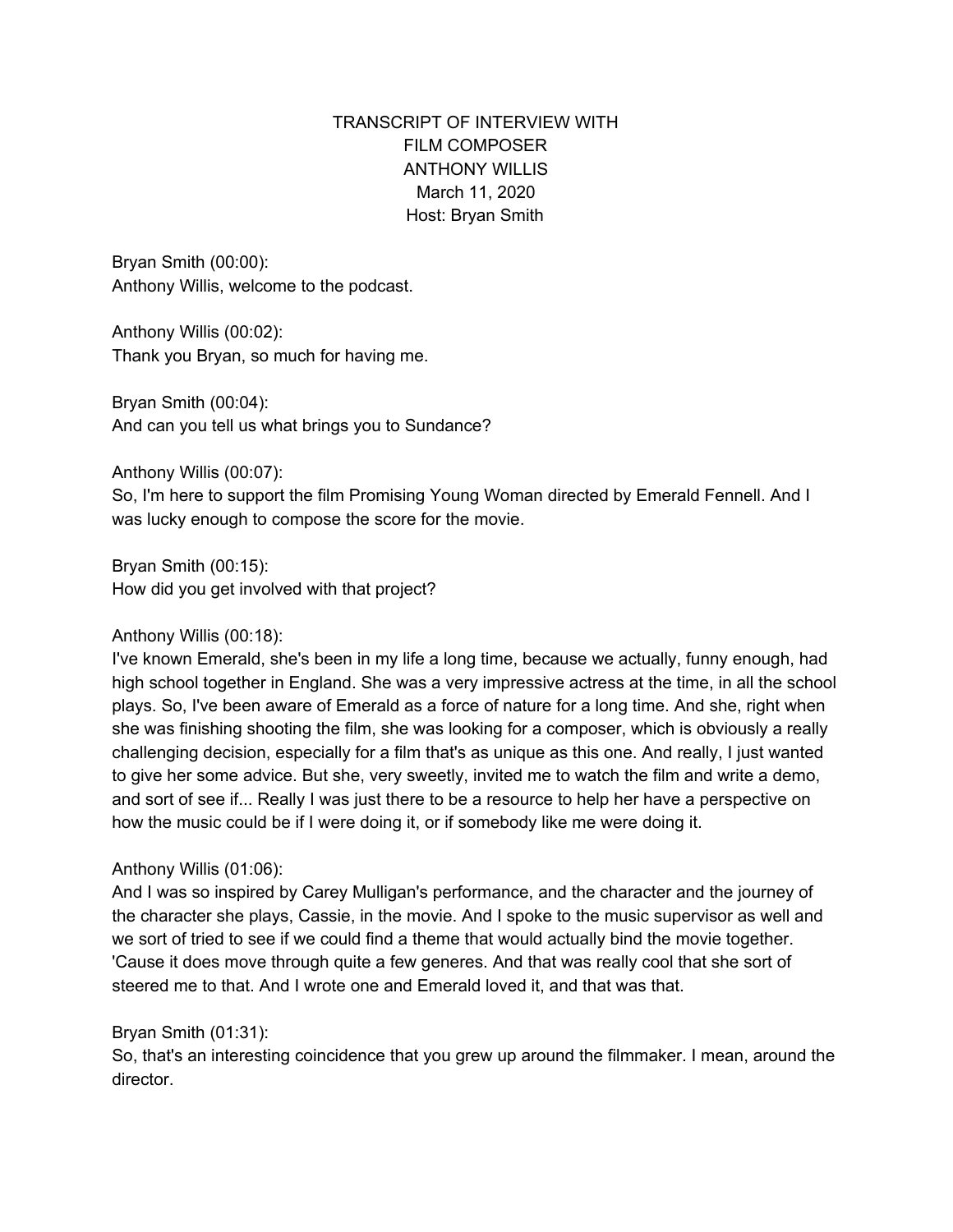#### Anthony Willis (01:38):

Yeah, it is. Well, I mean, England is so horribly cliquey and it's a small country. And I mean people over- There's a lot of overlap. But that's also a wonderful thing about, certainly the film community in general. Especially in England, but everybody out who then moved to LA gets to know each other, and everybody's there to support each other and help each other out. So yeah, I'm really lucky to be part of that. And part of that friendship group.

## Bryan Smith (02:08):

Was there an art school that you went to in England or just a regular high school?

## Anthony Willis (02:12):

I was, well I started music when I was very young. I was a chorister and, if you know, in England there's a longstanding tradition where, when you were sort of eight-years-old, you got sent off to boarding school to sing in these beautiful cathedrals, or in my case, St George's Chapel, Windsor Castle. And it was the most incredible training. I mean, I was just kind of immeresed in some of the world's most beautiful choral music. For- Day in and day out. And that really rubbed off on me. And then when I went to my next school, which was Marlborough, I sort of wanted to start writing my own music.

Bryan Smith (02:46): At what age were you when you wanted to do that?

Anthony Willis (02:49): I was 13.

Bryan Smith (02:50): Oh wow.

## Anthony Willis (02:51):

And I wrote some music for the school plays, and it was an amazing school and I had- I was a music scholar and so I had access to these amazing facilities, and then I then went on to study music at the University of Bristol, which is a really cool city. I mean, it's very vibrant, and there's a huge music scene there. A lot of dubstep came out of there, but it's also, you can look, if you look past the buildings, you can see cows in the fields. It's a very sort of rural city as well. It's a beautiful place to study. And then right after that, I went to USC, to the film scoring program. Not, well actually that's not quite true. I took a year to desperately save up money, and I moved back in with my parents and taught piano and took any job I could to save up to go to USC. And that was really valuable because it got me in to LA and it got me into the heart of the... I wouldn't say the heart of the film music business, but certainly the access that program has to alumni.

Bryan Smith (03:48): Oh yeah.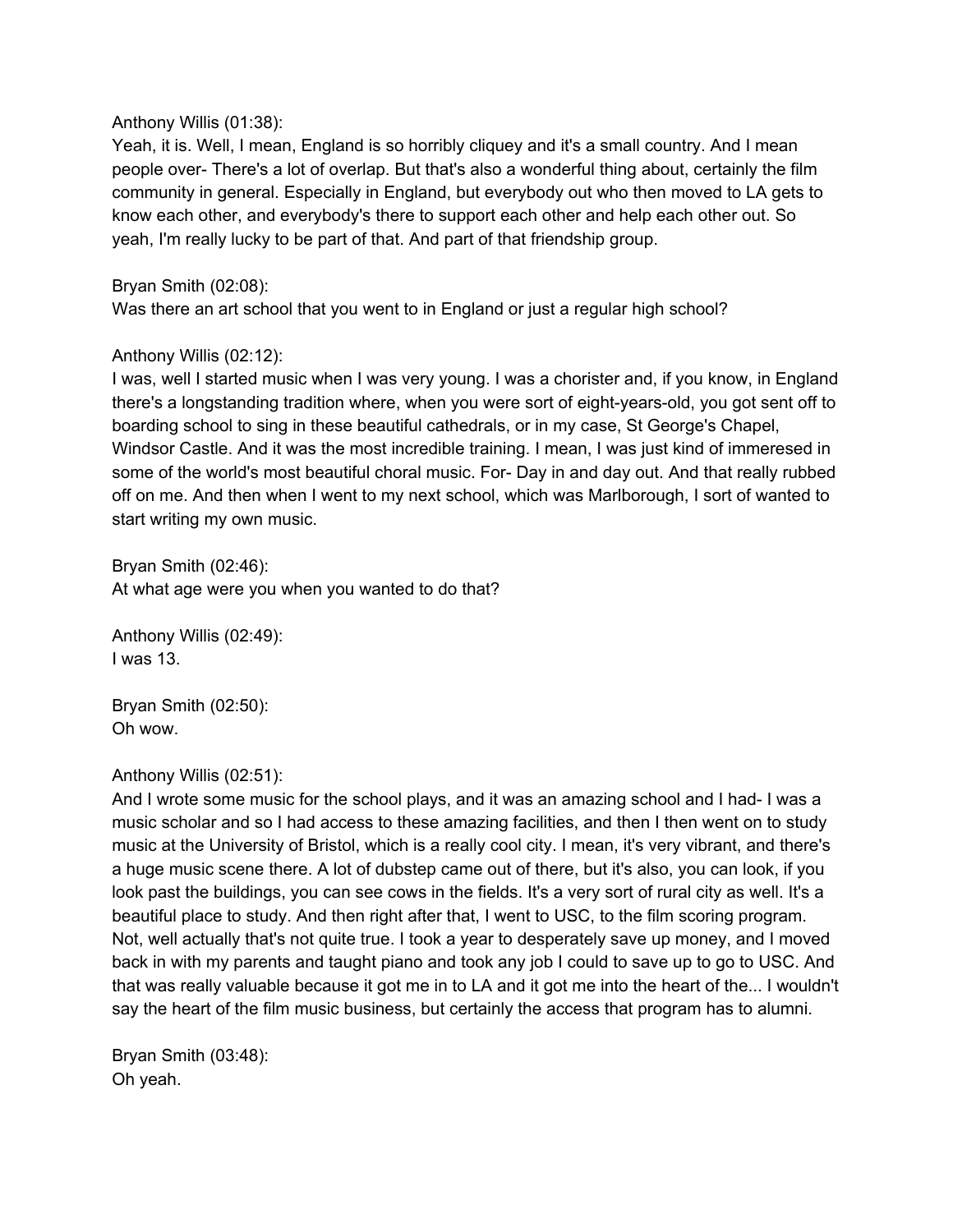Anthony Willis (03:48): It's been really great, so...

Bryan Smith (03:50): That's sort of the heart of the industry right there.

Anthony Willis (03:53): Yes.

Bryan Smith (03:54):

USC, and all the people. I've heard that it's one of the most difficult film schools to get into, in any of those programs.

## Anthony Willis (04:02):

Yeah, no, it's tough. And I mean yeah, the new film school that they opened a couple of years ago is the Lucas School is absolutely- Well, Spielberg/Lucas school I think it is, is incredibly grand. It looks like a sort of Spanish film set. And we were kind of in the basement, which is a fairly accurate model for what the life is like as a composer in the business.

#### Bryan Smith (04:25):

So let's go back to age eight and the boarding school. That sounds like a pretty unique trajectory for a young child. I don't know hardly anybody who has been to boarding school at age eight, but it sounds like that's kind of a normal thing for people in your town or your area who have musical skills and might be musical prodigies.

#### Anthony Willis (04:47):

I think it's becoming less normal. I mean, I think it's quite a thing to go leave your parents age eight, and certainly it was overwhelming, but it was also this incredible adventure. I mean, the school is situated in the foothills of Windsor Castle, and when you were senior enough as a chorister you'd have a key to go up and-

Bryan Smith (05:07): In a castle?

Anthony Willis (05:08): Yeah, yeah. Windsor castle, which is-

Bryan Smith (05:10): It's almost like Hogwarts.

## Anthony Willis (05:12):

It's definitely one of the most interesting castles in England. I mean, Henry the eighth is buried there, I'd walk over his grave every day.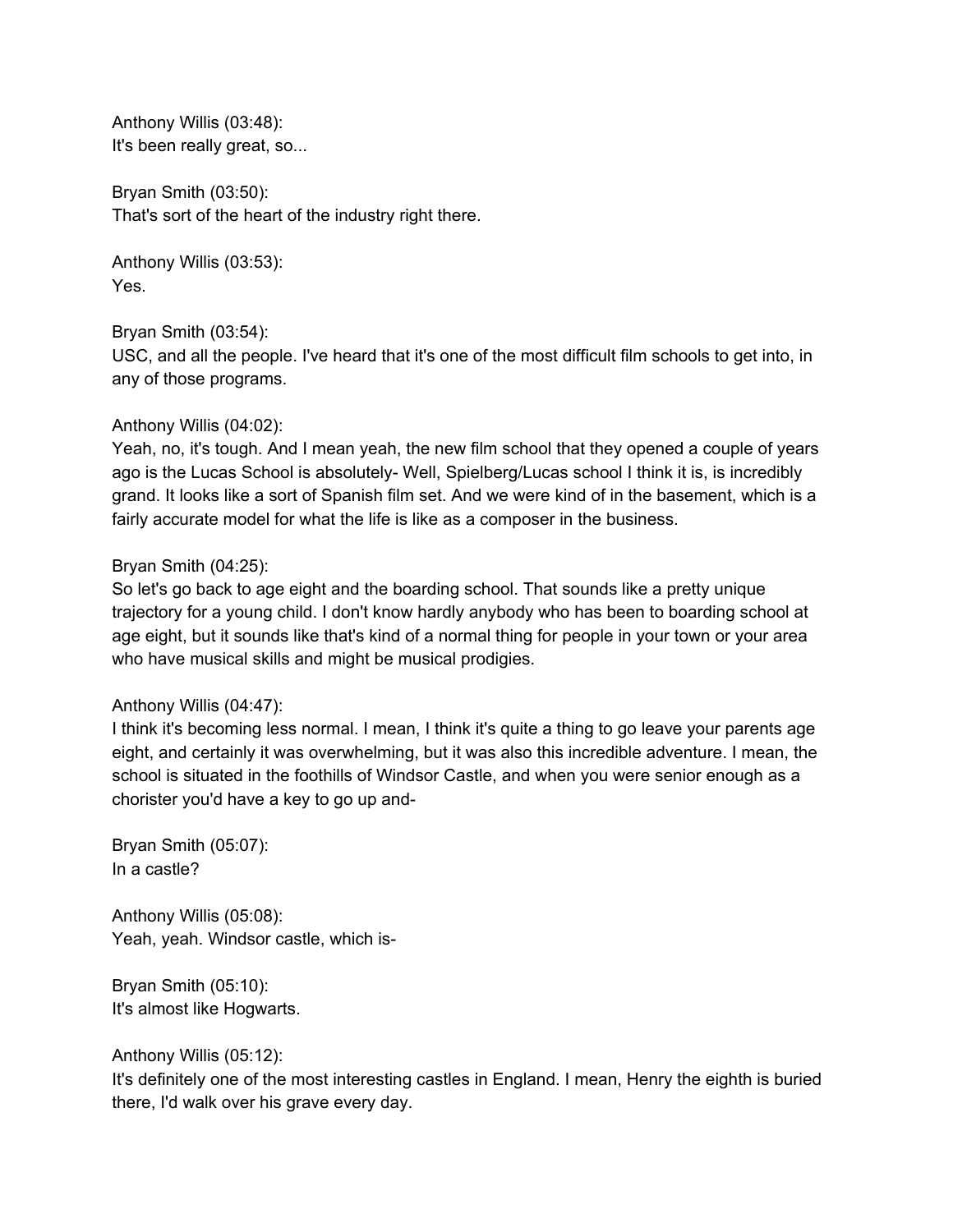Bryan Smith (05:20): Oh my goodness.

#### Anthony Willis (05:22):

It was yeah, it was phenomenal. It was amazing adventure. I mean, we'd play hide and seek on the banks of the castle, which are these steep- We weren't supposed to, but we did. And it was a huge amount of history and it was really, really cool. Yeah. Very unique place to go to school for sure.

## Bryan Smith (05:40):

Now, looking back, putting yourself in your your eight-year-old shoes, at the time did you know how special and unique that was to get a boarding school immersion experience like that at such a young age?

### Anthony Willis (05:53):

I think I did. I mean, I think you pull up, you can take the train Windsor from London and takes about 20 minutes. And as you roll in you'd see this huge castle ahead of you, and in fact, the castle's very much situated... It sort of has it's butt sticking right into the town, and the towns that are wraps around it. And then, it then goes on to expand out into these beautiful park lands, where in fact were our playing fields were, where we played football and cricket. God, that sounds so pompous. But yeah, I mean, I think it was pretty obvious to me that it was a pretty special place.

#### Anthony Willis (06:25):

And you know, I mean it's funny, with everything that's going on right now at the Royal family and all of that press, but you know, we were singing quite regularly at those events for them. So it was, you had this sense of... There was this huge sense of ceremony to everything. I think, I mean, the big reaction I had having left was that my time was so intense, and the fear of waking up with a sore throat and not being able to sing, or it was quite, it certainly prepared me for the pressure of Hollywood, I think. But the reaction I sort of had after that was suddenly then going onto a school where I had a lot of time to myself. And that was when I was like, "Wow, I can really, I actually can have time to write some music."

#### Bryan Smith (07:05):

And that was University of Bristol, or was that earlier even?

## Anthony Willis (07:07):

Yeah, at Marlborough. So, whereas I think you probably had about 20 minutes to yourself in the day, get up, practice instrument one, go and sing for an hour, go to lessons, go to sport, practice instrument two, go and prepare for the service. It was a very intense routine for an eight-year-old for sure.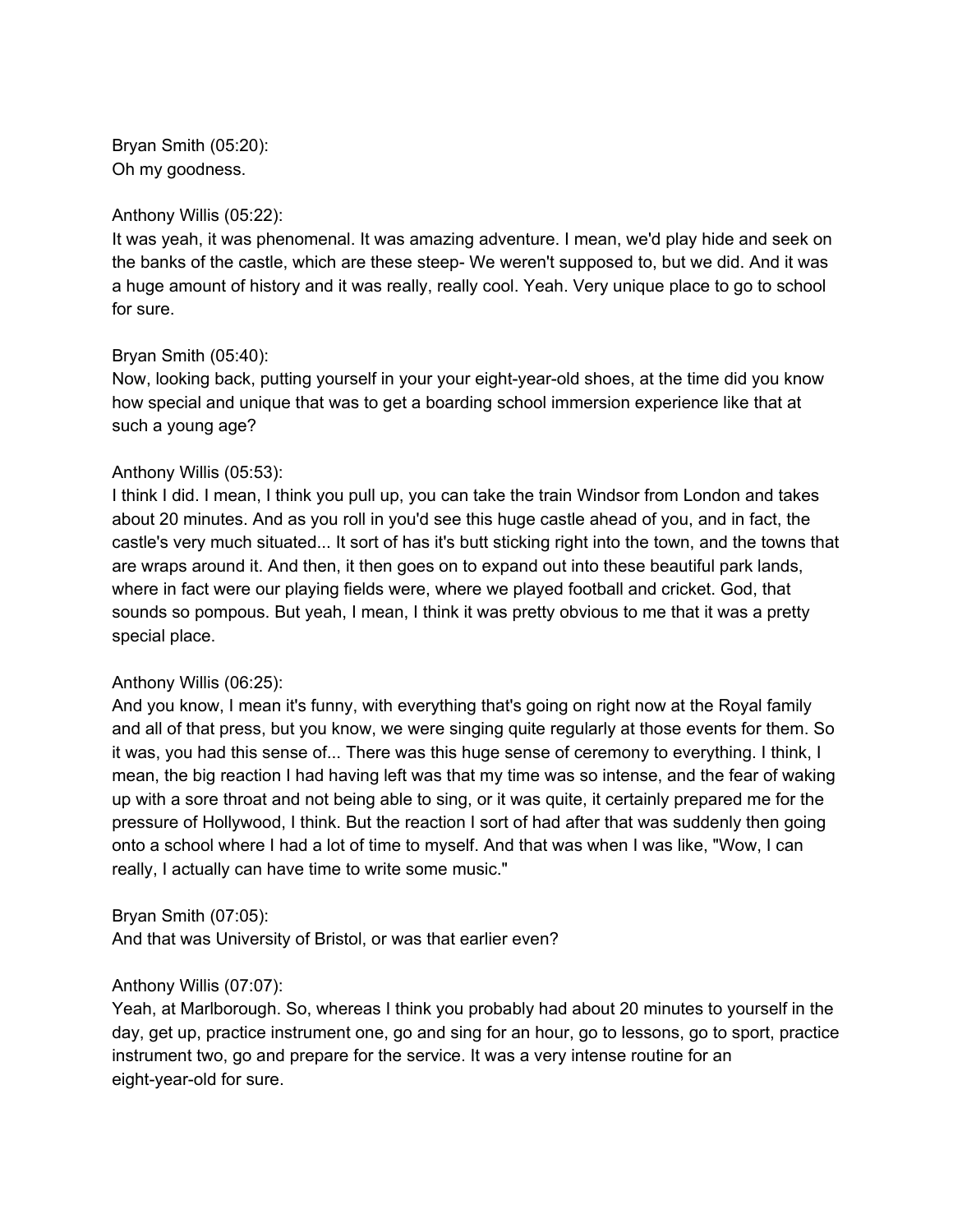#### Bryan Smith (07:27):

Yeah. And what was your goal in high school, college and then in film scoring school at USC in terms of the types of instruments that you wanted to at least become competent in, if not master, to be good at your craft?

### Anthony Willis (07:43):

And I was lucky. My parents, I was a pretty reluctant pianist when I was younger, they started me very early. And really at Windsor I had the environment, there were pianos everywhere and practice rooms everywhere, and we were, we had it scheduled into our day. And that was really, where I really took off with my instruments. And I remember going to see -this is a really cheesy story- but I remember going to see Titanic. And I mean, a lot of these kids at this school were like, they had parents who are musicians or... Yeah, my parents are music lovers, but they're not professional musicians by any means. And these kids would be proficient like grade eight, in two instruments at age 11. And I was good, but I was certainly behind.

### Anthony Willis (08:27):

But what I realized when I went to see Titanic, is I came back and I sat down on the piano and I played James Horner's theme. I think my parents were like, "Oh wow, that's kind of interesting." And even my peers at Windsor, they were really good readers, and of course their ears were brilliant too. But I think there was just something that I sort of discovered, and that's what really ignited the sort of, the anatomy of music. Understanding the anatomy of harmony, knowing how you can make it, how you can inject emotion into things.

#### Bryan Smith (08:57):

So, the film score for Titanic, it sounds like was pretty influential for you.

## Anthony Willis (09:01):

Yeah, I mean, I don't know that stylistically it was something I would, I mean, of course with greatest respect to James Horner, he's one of the most wonderful composers we've ever had, and certainly, I mean his scores to Braveheart and A Beautiful Mind are some of my real favorites. But, I mean, I wouldn't necessarily say that the Titanic specifically influenced me, but it sort of was a moment that I realized that I could, it was a way into the anatomy of a good piece of music.

#### Bryan Smith (09:27):

So, tell us about the transition from film school at USC into the professional world, where you're actually working on real film projects, and are in the industry, and are sought after now.

#### Anthony Willis (09:40):

Yeah, I mean, it's definitely... I wish I could meet myself from 15 years ago and I'd probably give myself a slap and be like, "You don't realize how lucky you are." I mean, I never dreamed I'd get this far. I think that's how we all approach these things. Everybody knows how competitive the business is, and you just take each thing as it comes and try and do your best. You can't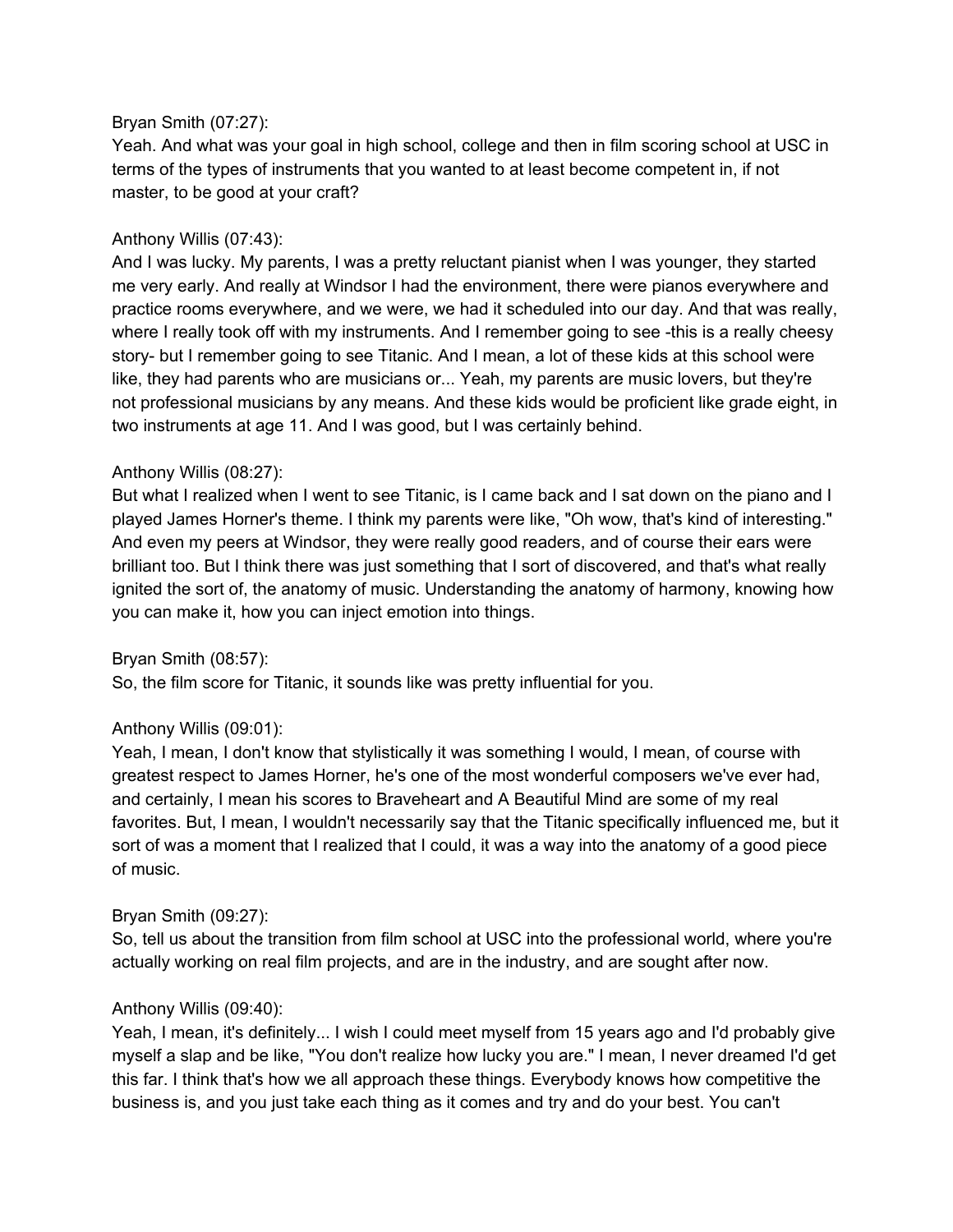determine so many of the opportunities, that you just hope that they come and you put your love into the music, and you do your best writing and then that speaks for you. But yeah, I mean, at USC we had a really fantastic seminar with Harry Gregson-Williams, who I'd been aware of for a long time, because he'd actually taught my sisters music in a children's opera in Holland Park in London. Which actually Michael Kamen was also involved in. So, I think my first set of awareness of film composers came from my sisters doing this children's opera.

### Bryan Smith (10:33):

And then, when you were in film school, were the connections sort of fed to you through the alumni of the school, kind of reaching out to upcoming graduates and kind of pulling you into projects as perhaps in a mentor/mentee relationship? Or how did that transition into a professional career from USC to where you're at now?

## Anthony Willis (10:57):

Yes, I mean there was a lot of contact with alumni and a lot of these sort of seminars or, sorry-So with Harry, he had us over to his studio and I -because I'd been aware of him- I was like, and I really loved to strike score and I really loved to score in general. I was thinking, "I've gotta nail this." If I can't- There's those moments in your life where you, it's a self-imposed challenge. Nobody's telling you if you don't do this, you won't get this. But it's something that's looking you squarely in the eyes and you're saying, "If I can't impress Harry, or do something good for Harry, then I clearly-." It's a barometer of where you should be pushing yourself and your own expectations for yourself. So, needless to say, I stayed up three days on something that I'd probably now consider quite easy, but I think he gave us a key from Schrack to EDA, and he gave us the couple of keys from a film called Twelve, which was I think a Joel Schumacher movie.

## Anthony Willis (11:46):

And then he invited me to intern for him, and so I sort of got to know him and he was very supportive. He then in fact went back to England, and so I went to work at remote control. And, the other thing I'll add about USC, is there was an internship with John Powell. There was a sign in the first week and it was assigned literally the first week of our school. And I remember thinking, "Oh gosh, I wish I'd had a shot at that." I love him and his How to Train your Dragon score just come out. And I'm thinking, "Oh man, why did the program director not give us a test or give us a chance to- How did he make this decision?" And then I started to hear, of course, poor person in the internship's getting no contact with John and is sort of doing something fairly medial.

## Anthony Willis (12:25):

And not that that's not an important aspect of getting into the business. But anyway, come full circle, I eventually, having worked remote, I got introduced to John and it's funny how life is. I mean, perhaps had I got that internship, I would never have been able to have John look at me as a potential composer. Whereas by the time I'd actually met him, I'd already written additional music on Despicable Me 2, which was an Illumination Entertainment movie, which he'd done, of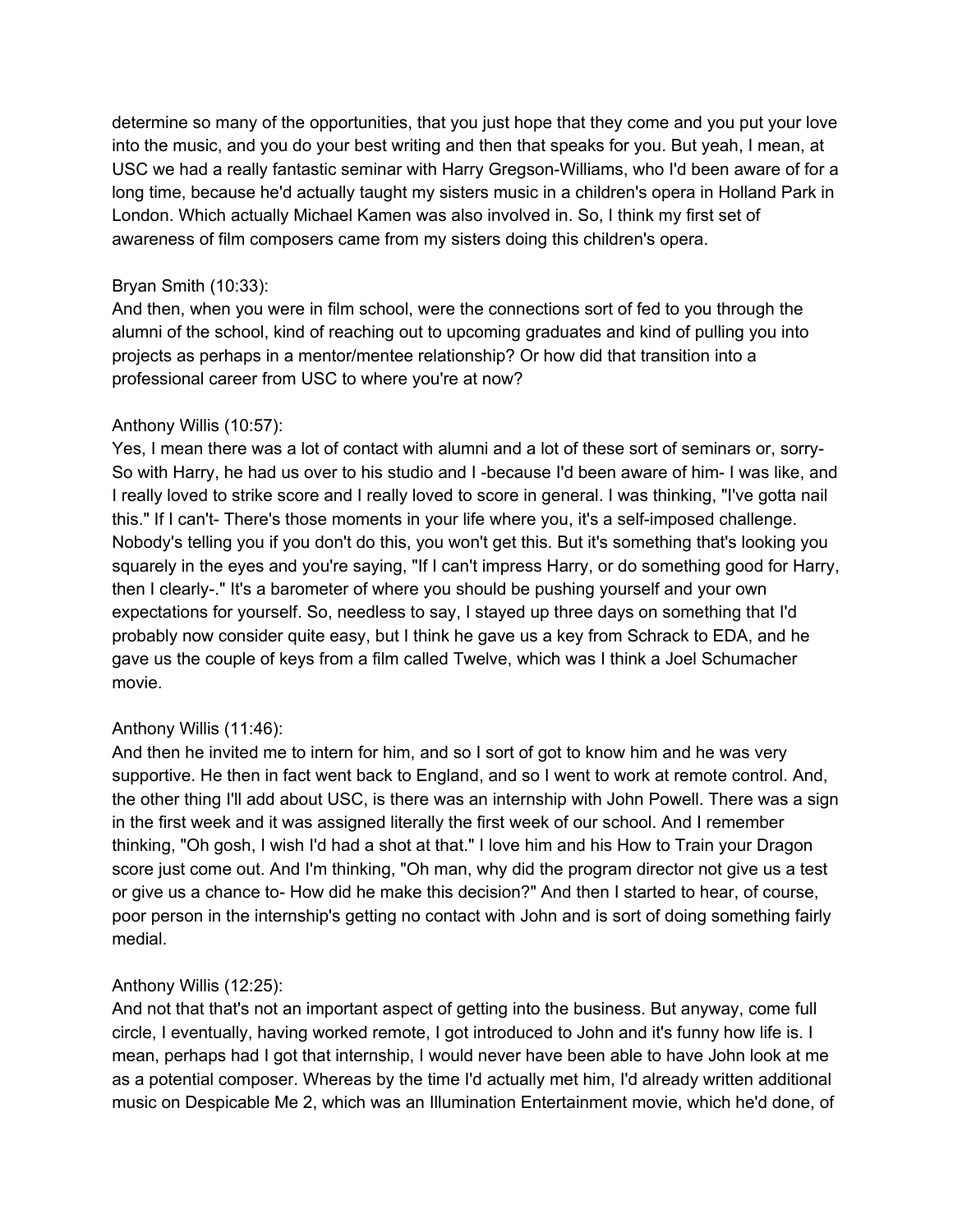course, The Lorax. So he, I think it was a sort of rite of passage. So, when I met him, he viewed me as somebody who could help him in a musical way as opposed to somebody who'd cut sample. So, it's funny how life is like that. And it's so much about timing and then it's so much about when you get the opportunity, just not letting go and making sure you do everything you can to do the job as well as you can.

### Bryan Smith (13:14):

So timing, luck, obviously luck is a component I think for everybody in this industry, but also being able to recognize the opportunity when it's in front of you and knowing how to capitalize on that opportunity.

### Anthony Willis (13:28):

Yeah. And a lot of tenacity I think. I mean being the one who wants to stay there late to find the best way of doing that arrangement, finding the best harmony for this, finding the best counterpoint. I mean, just not letting go until you feel like you don't know how else to do it.

Bryan Smith (13:45): So, how did you get involved with Despicable Me 2?

### Anthony Willis (13:48):

So, after interning with Harry, he actually decided to go back to England to do a sabbatical and teach cricket. And I think, I mean he really loved that and he'd been working, he'd been kind of going full blast in Hollywood for the best part of 20 years. And he was about to do this and he said, "I'm so sorry, I was going to have you come on, but I'm winding down my whole operation." And in fact, he let go of the studio he had in Venice Beach. So, oh gosh, I've got another job. Somebody called me to go to remote. And I started doing arrangements and additional music for Heitor Pereira. He's a wonderful guitarist who came up also under Hans [Zimmer], and then subsequently compose his own movies. And so I was a part of that movie, it was really fun. Then after that, I sort of think I felt that I had more to give as a composer and an arranger, in sort of different styles. And so, when I met John, I certainly didn't hesitate.

## Bryan Smith (14:48):

Yeah. Well, I mean, these are really popular, great films that are iconic and are going to be-They are going to live on for decades.

Anthony Willis (14:58): Right.

Bryan Smith (14:59): And how does it feel to be a part of those projects?

Anthony Willis (15:02):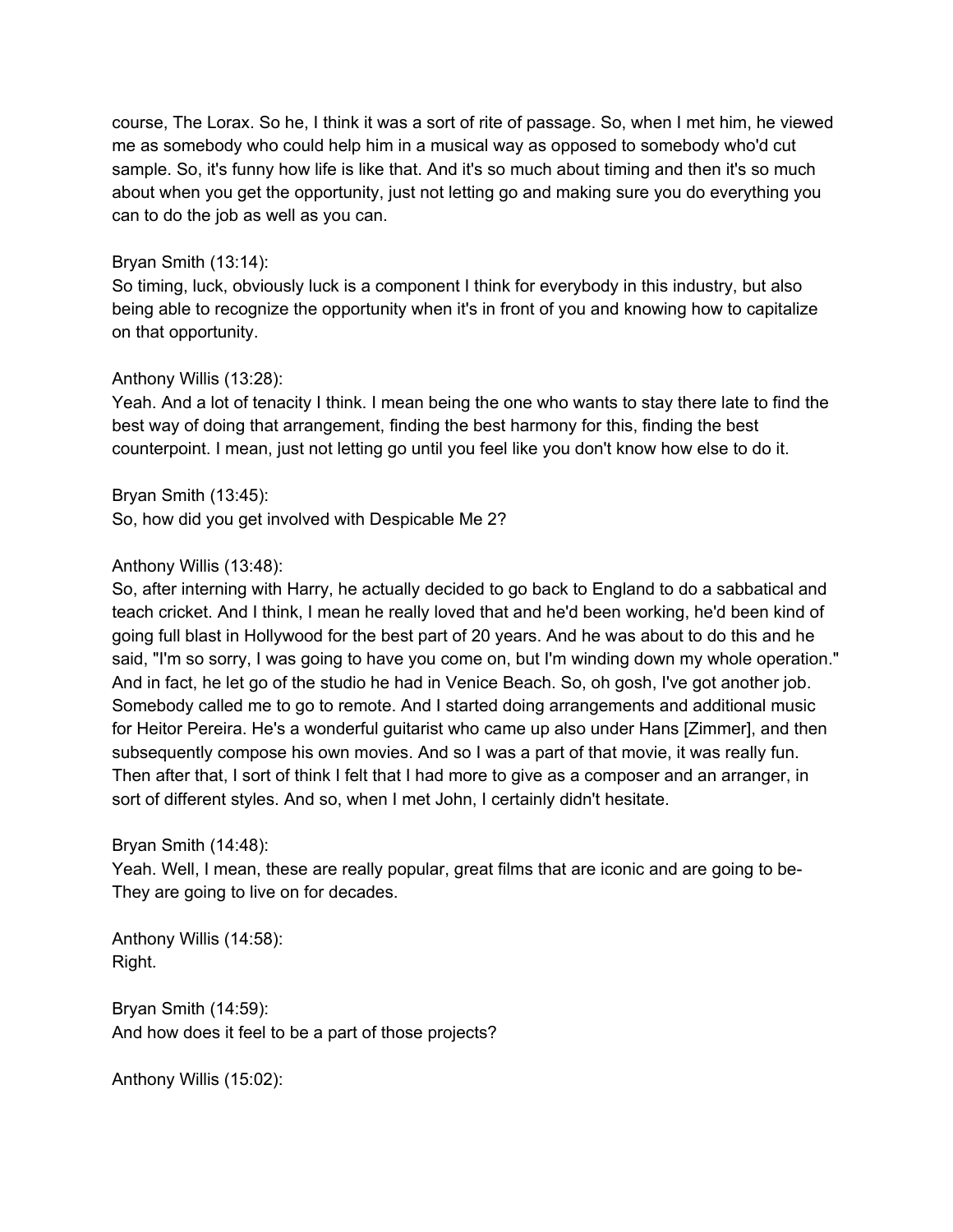It's, I mean, it's wonderful and it's really wonderful for younger composers, that there's a structure that really Hans started. I think traditionally support composers, or what's called additional music composers, were orchestrates in the old Hollywood model. And with the technology of having to do demos, and have everything mocked up, and everything within the computer. That role of orchestrator has transitioned into the additional music composers. And that's something that Hans very much started, and everyone he's worked and come up under him has sort of followed a similar model. And with deadlines and changing schedules, and all these things it's great to, I mean to really... 70 pieces of music in a film.

## Anthony Willis (15:44):

I mean, to have the support of arrangers and other composers is a very necessary thing on these high budget movies. So, it's a wonderful- I mean, it's wonderful to get that experience. I think I'd really encourage young composers to do that. I mean, of course there's that narrative of, "Oh, you're getting screwed. Oh you're not getting full credit." And all these things. But honestly, I mean, if you compare it to most businesses, whether it's a little firm or a finance firm, every firm has that structure. I think the confusion in Hollywood is that, because the credit's 'music by' the assumption is that person is doing every single possible task related to delivering the score.

### Anthony Willis (16:27):

Which this isn't practical, and also isn't reasonable for people at the top of their game who'd been working for 30 years. And so, I mean on a- From a creative point-of-view, you're getting the chance to work with a film that you'd never be on age 25, on your own. And so when you then get the breaks, your own breaks, you have the confidence to approach them, because you've lived through, you've been a fly on the wall with these huge directors. So, it's been an essential part of my training and it sort of prepares you for battle for what's to come.

## Bryan Smith (17:02):

So, tell us what a film composer, or scorer, does for listeners who really don't know the full scope of responsibilities of what you do working on a film like Despicable Me or How to Train your Dragon, or more recently Promising Young Woman?

## Anthony Willis (17:20):

Your job is a composer for, I think 99.9% of the film, and I'm only saying that just because there may be an exception, is to create an authority to the film. So, you're creating a sound that helps the audience to engage in the film, and the tone of the film that they're watching. And helps them believe in it, and help set up a logic to which that experience is going to unfold in front of them. And, of course, within that there's all sorts of things one does to play with that, or mislead the audience or... But essentially you're giving them permission to feel things, which without the score they'd be left feeling a bit dry, emotionally.

Bryan Smith (18:02):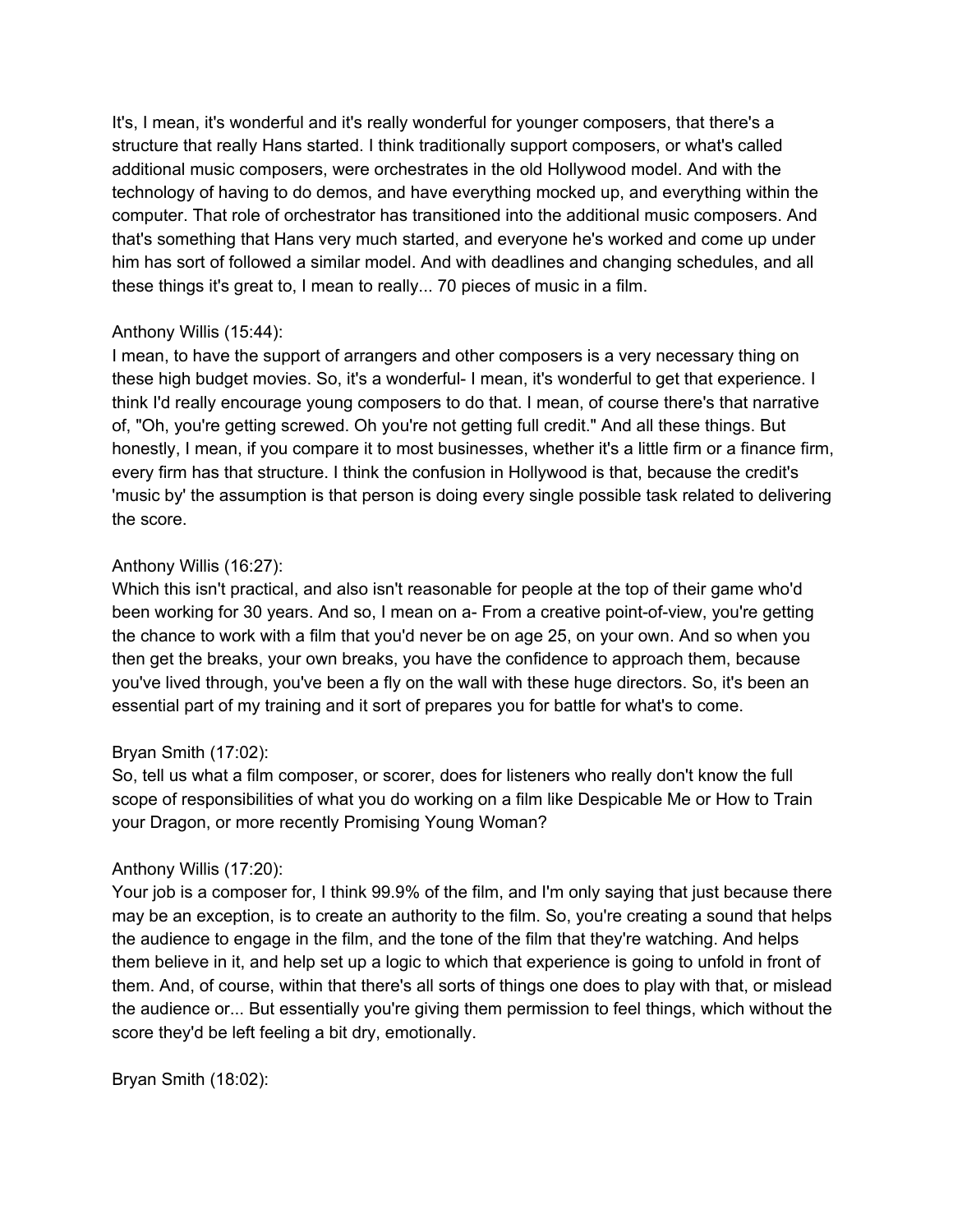Yeah. Well the the reason I asked that is that, I hear in movies, and I heard this with almost every film that I see, there's a mix of composition, orchestral or piano, sort of traditional film score sounds and then actual songs from...

Anthony Willis (18:21): Right.

#### Bryan Smith (18:22):

Bands. So, how does that work in terms of- Do you have a producer or a director that's telling you, "Alright, this scene, don't worry about it because it's either going to be silent or we're going to have a song that we get the rights to." Or are you doing a score for the entire thing and then you're letting the director cut out certain sections and insert songs?

### Anthony Willis (18:48):

Yeah, I mean, that's a great question. I think there's no greater authority -and go back to what I was just talking about, this idea of giving the film authority- there's no greater authority than a song, because it's something that, especially if it's a famous song, it's something that you hear and it floods the film with a mythology. As long as it's well-chosen, I mean, obviously if it's a jarring choice, which also actually can be effective in its own way. If it's a jarring choice against the narrative, then it might counter that. So, a piece of music that you already know has a very different effect dramatically than something, than a score. And obviously a score can be much more versatile. It can be song-ish in style and in intensity, but a score is much more versatile.

#### Anthony Willis (19:31):

It can be extremely subtle. I mean, of course they won't have lyrics, which is obviously useful for dialogue. Although, of course songs, you can need the vocals and things like that to do edits. But no, I mean, every project, normally it's been temped with the songs. I mean, a great director and editor will design the film in such a way that they've already planned, "Okay, we want- This is a song moment." And that's going to be really good for the film. It's going to, as I said, the song will have a different feeling than a score piece. And then, he's got the film and yeah. Absolutely, that stuff has been workshopped normally before you're involved through the adit.

## Anthony Willis (20:12):

So, yeah. I mean it's- But you know, that's always something that, I think when you come onto the project you should challenge those things too, to yourself. It's yourself first before, like sticking your hand up and saying, "Oh, I think you should do this." But it's always a work in progress. That balance of how much score do you have, what does it really need to do? And obviously editors are amazing partners in that, especially with new interactors, who are sort of trying to figure out where they want music and where music's needed.

#### Bryan Smith (20:43):

So, it sounds like, when you get the film, you're actually seeing a fairly complete film that just does not have, it may have the music, the songs already picked by the director and placed in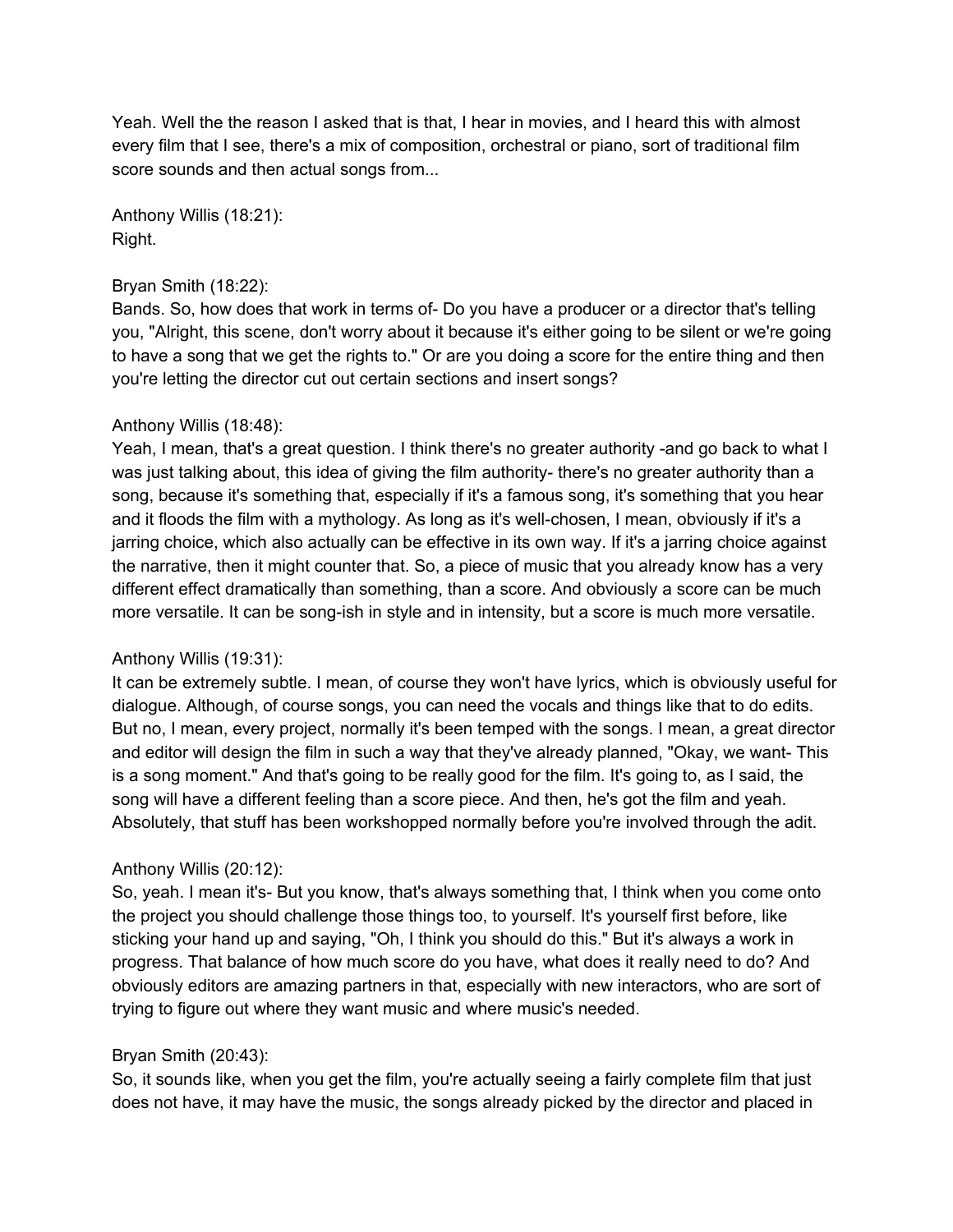certain scenes. But your job is to fill in the gaps tonally and to create that permission, as you said, for people to believe and feel certain things that the director really is looking for. Is that a fair statement?

#### Anthony Willis (21:14):

Yeah, I mean, as part of the edit they'll also temp in existing film music to, again, for their own workshopping of the scenes to see how things are responding. So, in most films you'll receive, sometimes you come on with a rough, very rough edit. Which I think is great, 'cause you can start to chip away. You don't have to score the whole thing at once, but you can start to find what the most important emotional anchors for the score are going to be. And then, when you get a fairly locked cut, it will have temp in it and sometimes the director will be ready attached to the temp score, and sometimes they won't. And it's a useful tool for sure. There's a huge debate about temps, whether they- 'Cause they can cause problems because, if a director's, they've really fallen in love with how a scene feels with a certain piece of music, it can be really hard to get them to fall in love again.

#### Bryan Smith (22:07):

Yeah. One observation I made during Promising Young Woman, and during other films that I've seen during the festival as well, is that the distinct comedic moments where there's a scene that is designed to be funny, there's almost no music or score of any kind. Is that your experience, that those scenes that are designed to get laughs, that they're kind of clean that way?

#### Anthony Willis (22:35):

Yeah, I think that's a good observation. I mean, in classic animation as a trick, which is that music's going, going, going, music stops, there's a joke. And that's a very clear way of sort of pulling the needle off the record to make space for that joke. And again, it's clearly articulating it. Whereas, I think if you have a score on going psychologically, you have something that could be very funny. And then, I mean, of course there's comedy music too. There's music that can be funny and there's music that can make things funnier, because it's ironic. So, something that's supposed to be funny, but it's been played with very dangerous music, like a parody. It's certainly like Seth Rogan's movies. What was was the movie that he made in in North Korea...?

Bryan Smith (23:21): Hmmm, the Netflix film, right?

#### Anthony Willis (23:22):

Yeah and.... Huh? [Someone tells him the title]. Yeah, The Interview. So, a film like that you would do, you don't want to suddenly go, "Oh, let's do funny music, because it's trying to be funny." You actually counter it by making it really serious and Imperial for Kim Jong-un's character. So, in Promising Young Woman, yeah I think we stayed away from having too much. Some of those more sinister horror score because it would, I think it would get, creates a vapor that the audience are thinking, "Well, hang on. Is this supposed to be really scary or not?" So,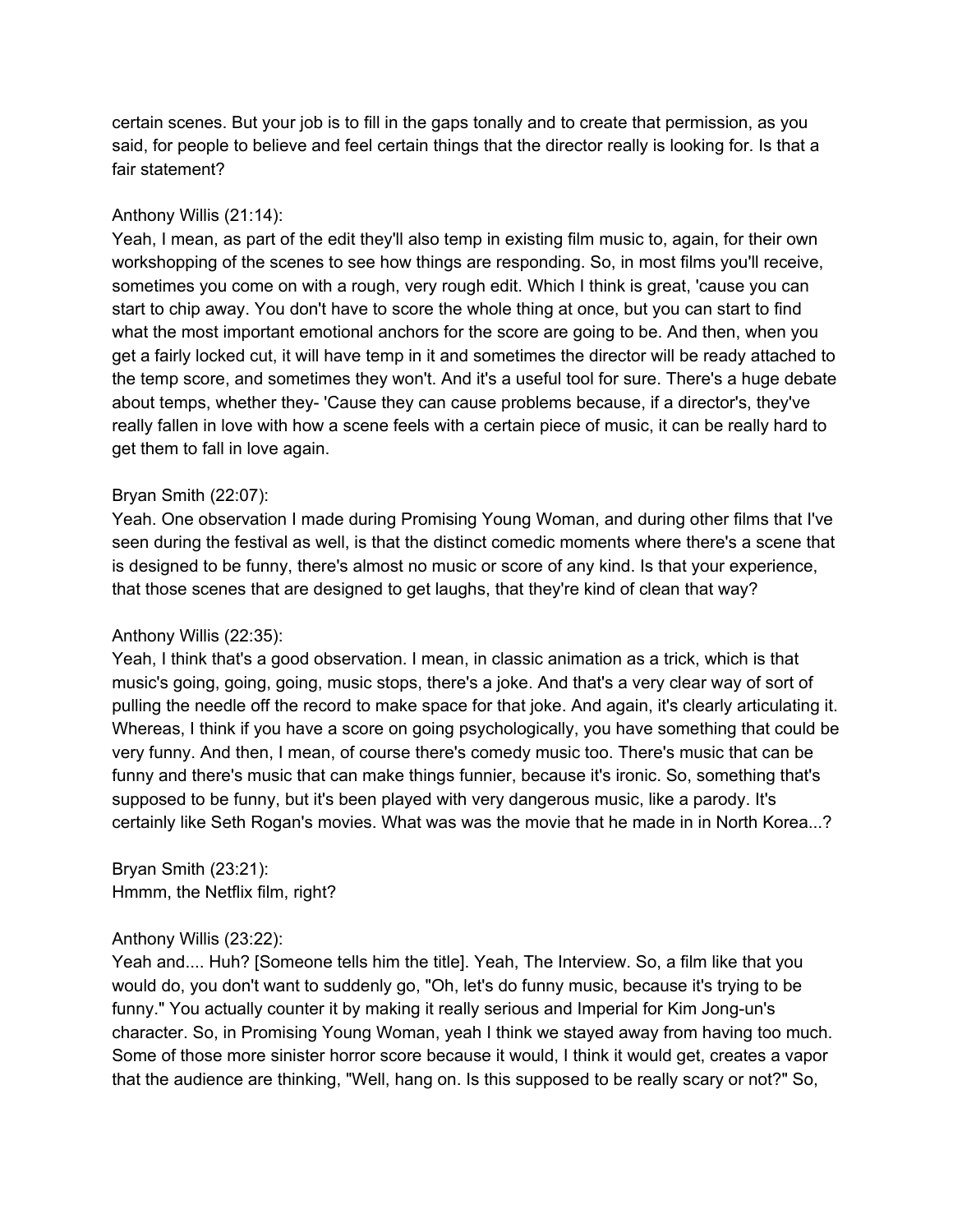yeah. I mean that's true. And it's amazing how Emerald balances this incredible subject matter with so much humor, at some of the darkest moments.

Bryan Smith (24:08):

Well, one thing I noticed about Promising Young Woman, I saw it at the premiere, I think. Or, I saw it at the Ray a couple of days ago. I'm not sure if that was the premiere, but...

Anthony Willis (24:19): Did you see it in the morning?

Bryan Smith (24:20): It was... Yeah, it was in the morning.

Anthony Willis (24:22): Yeah, the premiere was the night before.

Bryan Smith (24:23): Oh, okay.

Anthony Willis (24:23): On Saturday night, yeah.

Bryan Smith (24:23):

I guess I missed the premiere. But I noticed that there were, you talked about the different genres that it crossed over. And I was, first I'm thinking this is a comedy and then I'm thinking, holy shit, this is a really dark comedy. And then I'm thinking, okay, this is full on someone dealing with PTSD drama.

Anthony Willis (24:47): Right.

Bryan Smith (24:47): And then, at a certain point in the film, I'm thinking this is a thriller.

Anthony Willis (24:54): Right.

Bryan Smith (24:54):

Yeah. So, what were the challenges- And I'm not, I'm trying not to give too much away about the film, because there's a lot that I think you just need to go in with no expectations on this movie.

Anthony Willis (25:05):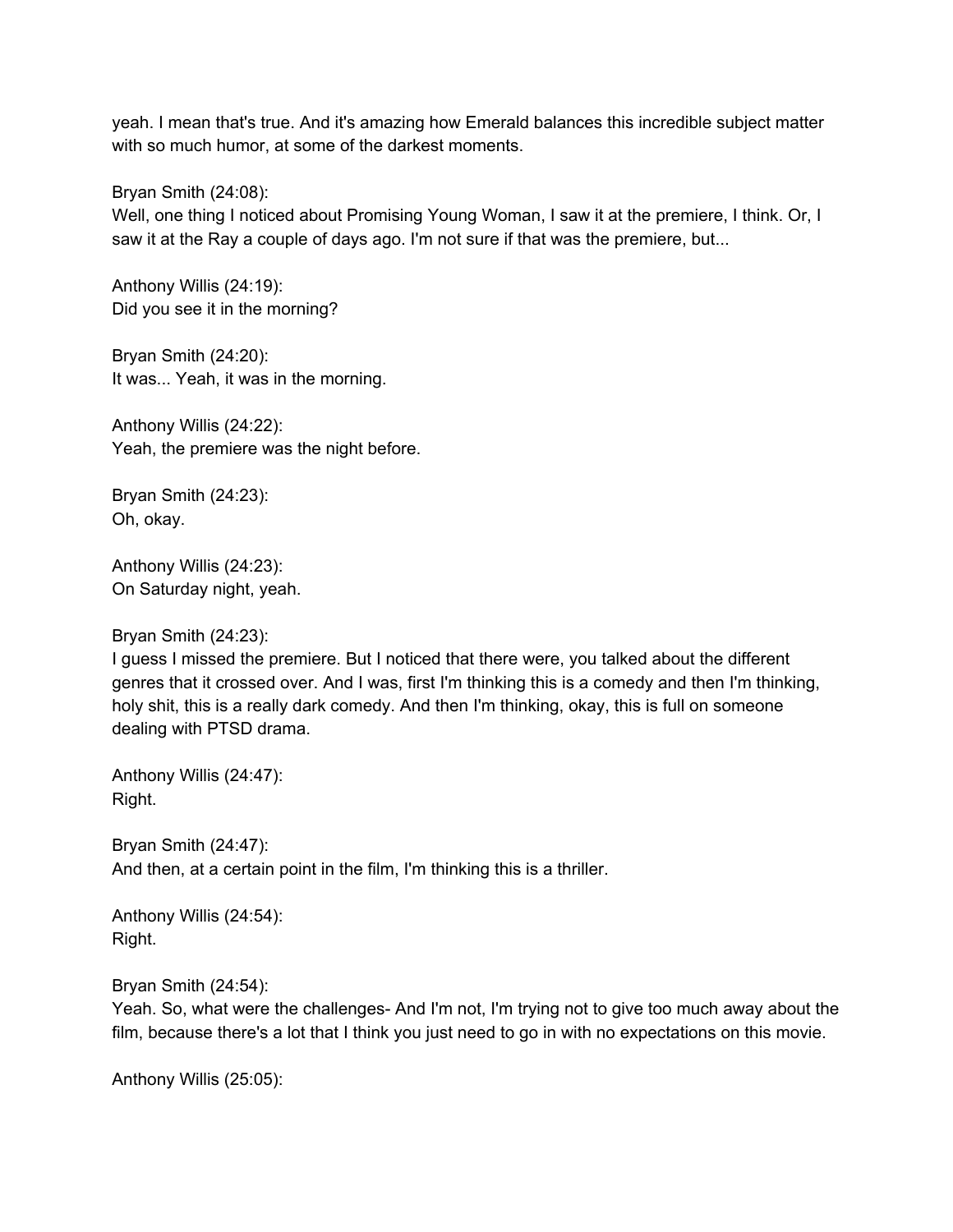Yes. I agree, yeah. And I think Emerald will very much appreciate that, because it's very much an experience. It's a really cool linear experience that you want to see it unfold. You don't wanna know what's going to happen.

#### Bryan Smith (25:18):

Right, especially with someone attached to the film like Carey Mulligan. And she brings with her a lot of gravitas in terms of heavy drama, not a big comedic actor that I've seen in her filmography. But you come with expectations about who is in the film and then you see, "Oh, it's Bo Burnham is in there as well." So you think, "Okay, maybe there's a chance this could be a comedy." And those expectations were just blown out of the water about every 20 minutes in this movie.

Bryan Smith (25:51): And it was a pretty wild ride.

### Anthony Willis (25:53):

Yes, I think Emerald was very clever in a casting, and specifically choosing actors that did have those associations so that she was playing with us all. Starting with Adam Brody, he's one of the most likable actors and friendliest characters. He's Seth from the OC in our culture, and that's exactly what she's trying to do is show you, something you're used to seeing, and then to kind of show you the hidden camera. In those early kissing scenes where you're sort of going, "Okay, well you can see the perspective of the men that she's with, but you're actually, you're also seeing the camera from the side, and you're seeing what's really going on.

#### Anthony Willis (26:39):

And that, with the music, is a big part of it too, because I'm already wanting to play with the audience and lead them down certain roads. "Oh, am I in a horror movie?" Of course, and then the- So, the first cue, very first cue is a full on horror cue and then it cracks into It's Raining Men. And, oh sh-, I am giving things away, but... Everyone knows about Raining Men. And she has a hot dog and it's like, well you see sort of blood.

Bryan Smith (27:08): The blood, yeah.

#### Anthony Willis (27:09):

And it's like did something happen or...? And then, of course, it's- So, that is very much something that she's playing with us all, pushing us in the horror moments, and then equally in very romantic moments. She's showing us there's this perspective which is, how the world expected to be where everything's okay.

## Bryan Smith (27:30):

Right. So, how closely are you working with the director when you sit down with your, I assume you have a digital keyboard of some kind that has the ability to play standard piano pieces, but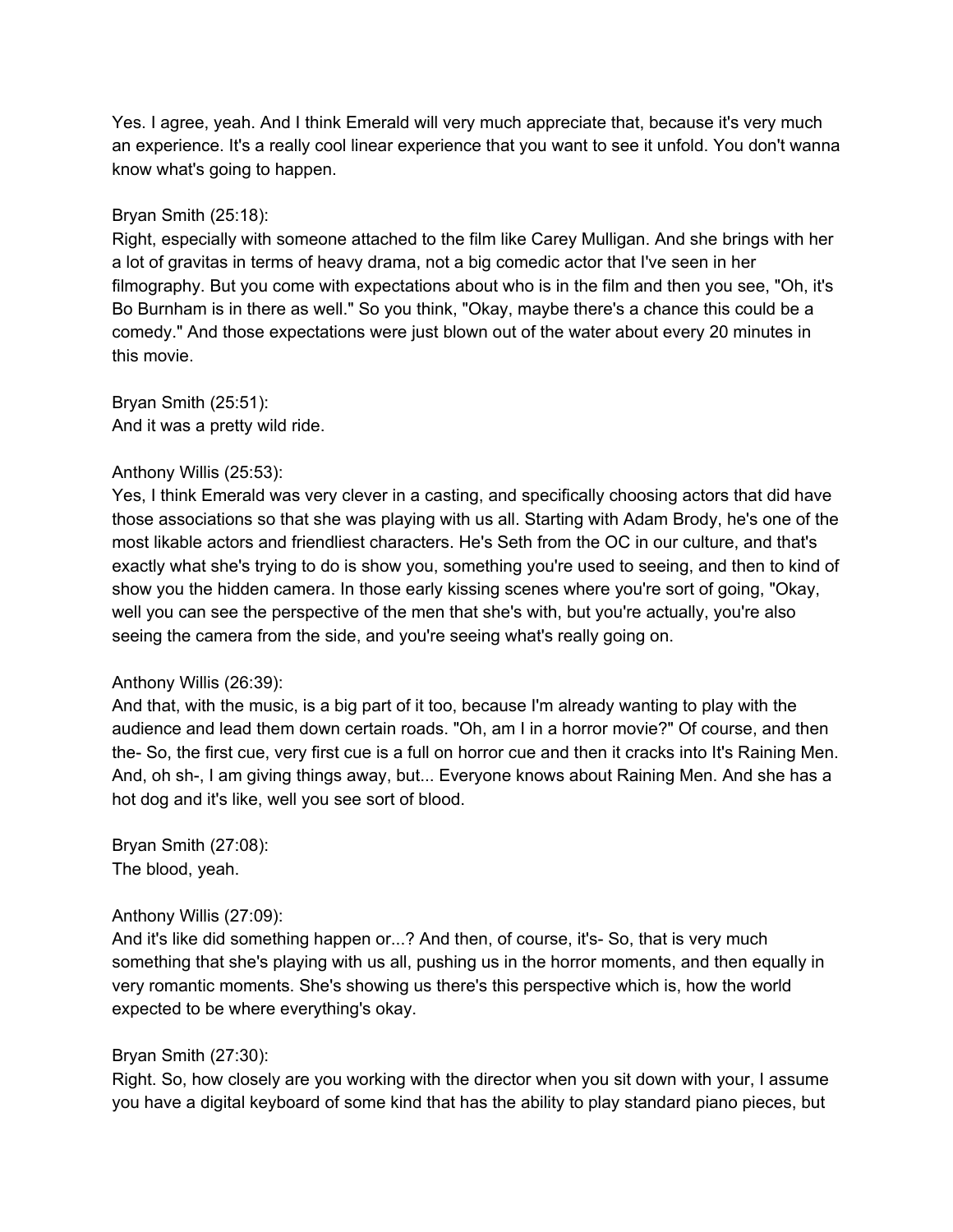also get into violin and all of the things that keyboards do these days. And correct me if I'm wrong, if I'm stating anything wrong.

Anthony Willis (27:54): No, you're completely right, yeah.

### Bryan Smith (27:55):

So you're sitting at a keyboard and you've got the unscored film in front of you and you're watching it and you're listening to the dialogue. How closely are you working with the director, if at all, for that first draft? You're sort of, I would guess that there's a stream of consciousness aspect to your approach to that.

#### Anthony Willis (28:16):

I think you definitely need, you need both things. You need that time with the door locked, nobody in there, and that you can try things out and you can- I think every composer in the world would dread to see that recorded, just because it's that moment of vulnerability where you want to try things out and you want to see, you want to be able to dare and not feel like somebody is watching you. And therefore will have to modify what you're doing to be some kind of finished product.

Bryan Smith (28:41): Yeah.

#### Anthony Willis (28:42):

That said, especially on a film like this with Emerald, she really was incredibly supportive and helpful coming to the studio and getting into the anatomy of the music and saying, "Oh can we just have piano here?" And, "Oh can we, I really want string. I want a string thriller score." 'Cause it was, I mean there was a whole conversation we had early on about, because of all the pop songs in the score and because of, it has been mentioned the featuring of Toxic, which I did an arrangement of for near the end of the movie. There was this sort of question of well, should the school be a sort of version of mangled pop? And I think Emerald felt that she really wanted the score to live in its own headspace and tonally, and to support this set of old school thriller feel. So, it's really a classic thriller with a contemporary twist. I think overall the score, and obviously some very romantic moments and some very horrific moments.

#### Anthony Willis (29:34):

But no, she really was an integral part of being there and steering me in. I would- She'd say, "Oh... Get the strings up, play the thing, just play the theme for the strings, on the strings. Yeah. That's great. Let's go send that to the producers." And I'm going, "Oh hang on a second, Emerald. I've got to make this worthy so that, as an MP3." And everyone in there, every intern and their mother, has an opinion when these things go out. So, there's a difference between the kind of controlled environment in the studio and then actually going out to people, and you're not being able to speak for it. But no, she was a huge part of that, which isn't always the case. I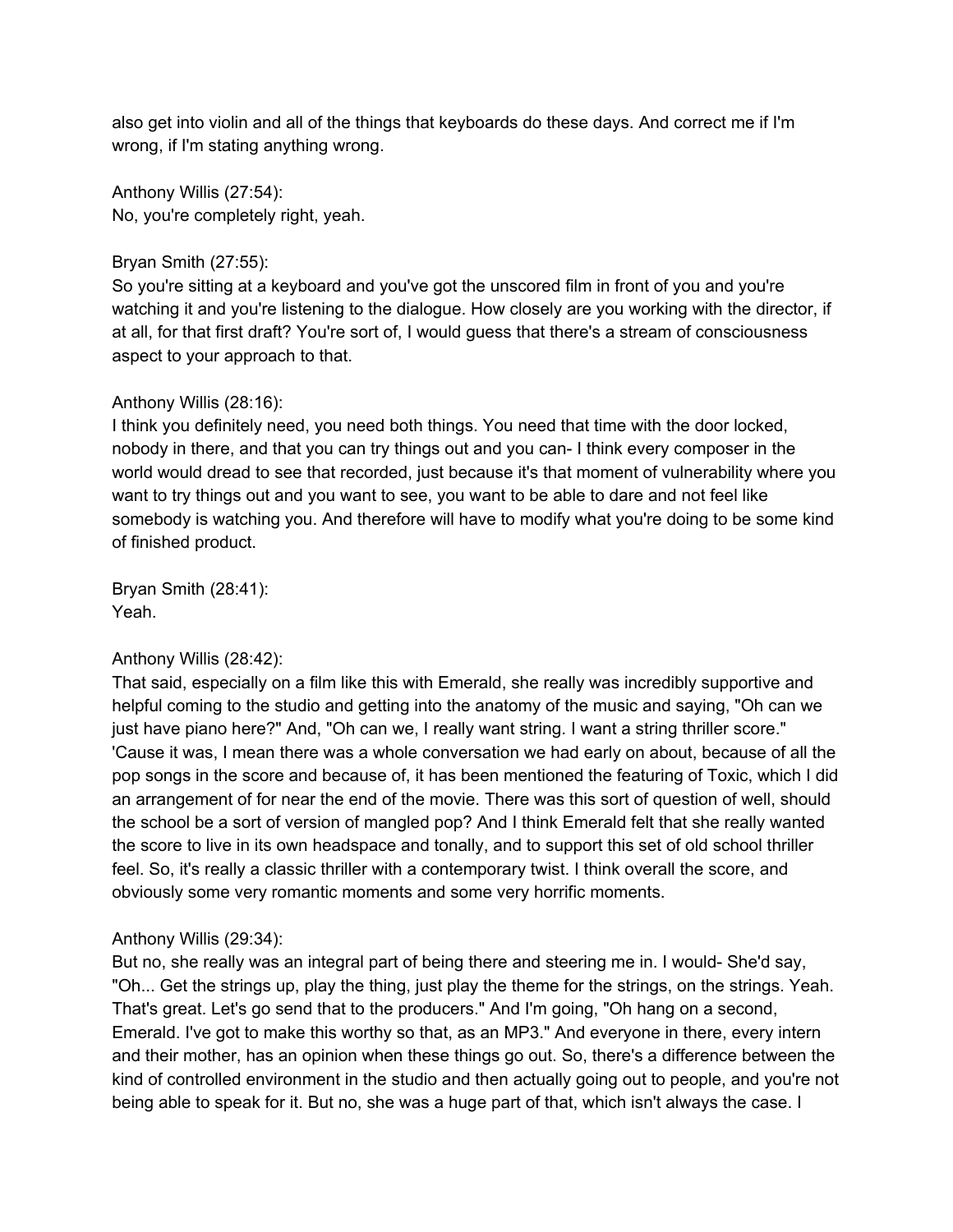mean, obviously on a lot of films you'll write the score and it's expected that you're translating the emotions, and actually the technical maneuverings of the music is, that's your job as the head of the department to determine.

### Anthony Willis (30:23):

But, I mean, Emerald is, she's sort of such an all rounder in life, and in her work. She's an author, she's an actor, she's just written the book for the Andrew Lloyd Webber's new Cinderella musical. So she's, I think it's impossible for her to not want to get under the hood. And I respect that, and it's really fun. I mean it'sat, the end of the day, it's her film and you want her to understand what's going on in the score.

### Bryan Smith (30:53):

When you were seeing the scenes for the first time, which toward the beginning there's some, I would call them love scenes just to make it easy. But it's more complicated than that for sure.

Anthony Willis (31:04): Right.

### Bryan Smith (31:05):

But the the awkwardness and the extreme discomfort that I think the audience feels, or at least I felt from not really knowing how dark this situation is, not knowing where it's going. What- How did you deal with that as a film score and how did you approach the music, or the film score to those particular scenes?

## Anthony Willis (31:30):

I think that the very first one of those, I mean, we waited as long as we possibly could before the music comes in. Because if it were the kind of romantic scene that you were describing, the music probably would come in or something. Or you'd normally have a needle drop song that reassures you that this romance is consensual, and then it would cut to the next scene, or sex scene or something. Whereas in this case, it's all about reveling in that awkwardness and only when things become, only as Cassie as a character actually reveals her hand, does the score start to unfold in those scenes.

#### Bryan Smith (32:07):

Yeah. One of the things I think Emerald is great at is making the audience feel like, "Should I be laughing here? Like, Holy shit, I just laughed at that scene." And then you're sort of forensically going back and going, "Hmm, I shouldn't have laughed at that." Because it's just, you don't know. Like I said, you just don't know how dark and wrong it is until after you're in it and you're trying to navigate your way through the emotions, and that's what was so profound I think about the experience from an audience standpoint.

Anthony Willis (32:38):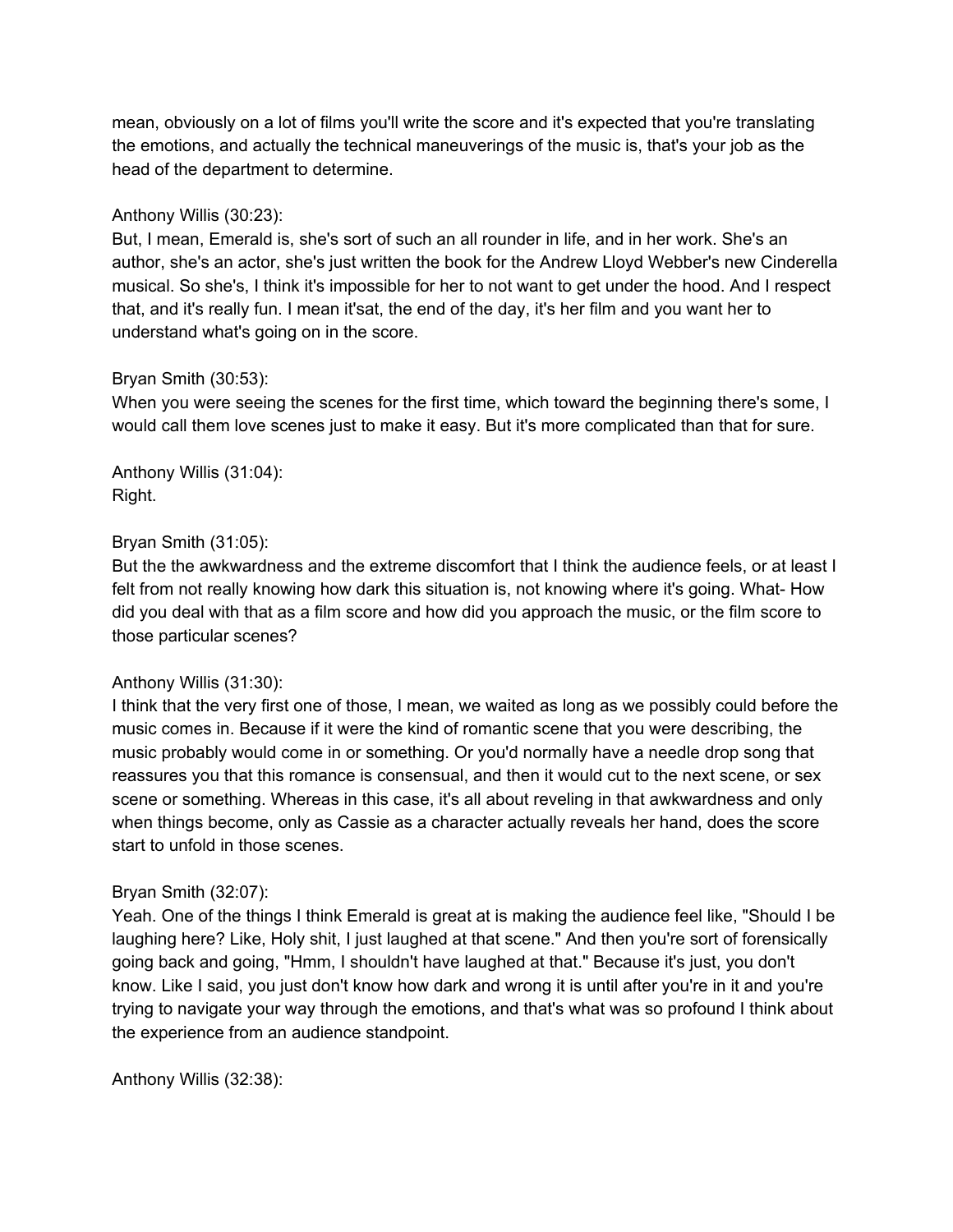Yeah. I mean, I think she's trying to show us all a mirror of us, of ourselves. I think we've all interacted or known or been the people in that film, on some level. And especially, I think, especially the characters that are sort of the innocent bystanders in big-

Bryan Smith (32:56): Right.

#### Anthony Willis (32:57):

-Inverted commas. And I think that that's the message that she really hits home throughout the movie, and especially towards the end that... So yeah, I mean I think it certainly is, as a male, I felt very uncomfortable the first time I saw the movie. I mean in a fantastic way, because as I said it's shining this big mirror on everybody and growing us to question our perspective.

### Bryan Smith (33:20):

Yeah, absolutely necessary, culturally necessary to do that. So, I see in your filmography that you have some video game work as well.

Anthony Willis (33:29): Yes.

### Bryan Smith (33:29):

Yeah. How did you get involved in video game scoring, if that's what you call it?

#### Anthony Willis (33:34):

I mean, I think video game music and television music in general, especially in the last 10 years, has really has become very close to film scores, in terms of the kind of production value and dramatic and emotional qualities that they're trying to achieve through their games and TV shows. And so developers of those games look for Hollywood composers to come on board. I scored Knack II, which was a PlayStation game. It was really fun, really fun adventure game, and they were looking for more of an animated Pixar score. And because I'd come from a lot of animated movies, they wanted that sort of touch on the score and that's how I got involved.

#### Bryan Smith (34:18):

And what do you prefer, in terms of film versus video games or other types of music performance? Which way are you leaning professionally these days?

## Anthony Willis (34:29):

Honestly, I'm lucky to be, I count myself really lucky to do this for a living and tour. So I mean, I'm really interested in both. They both have their perks. I mean, the film obviously has a wonderful structure and narrative and shape to it that I find really intriguing. Where do you establish a theme? Where do you hit ideas home in the context of a film? Obviously a video game doesn't have that linear experience. It's much more expansive, which is fun too. You can't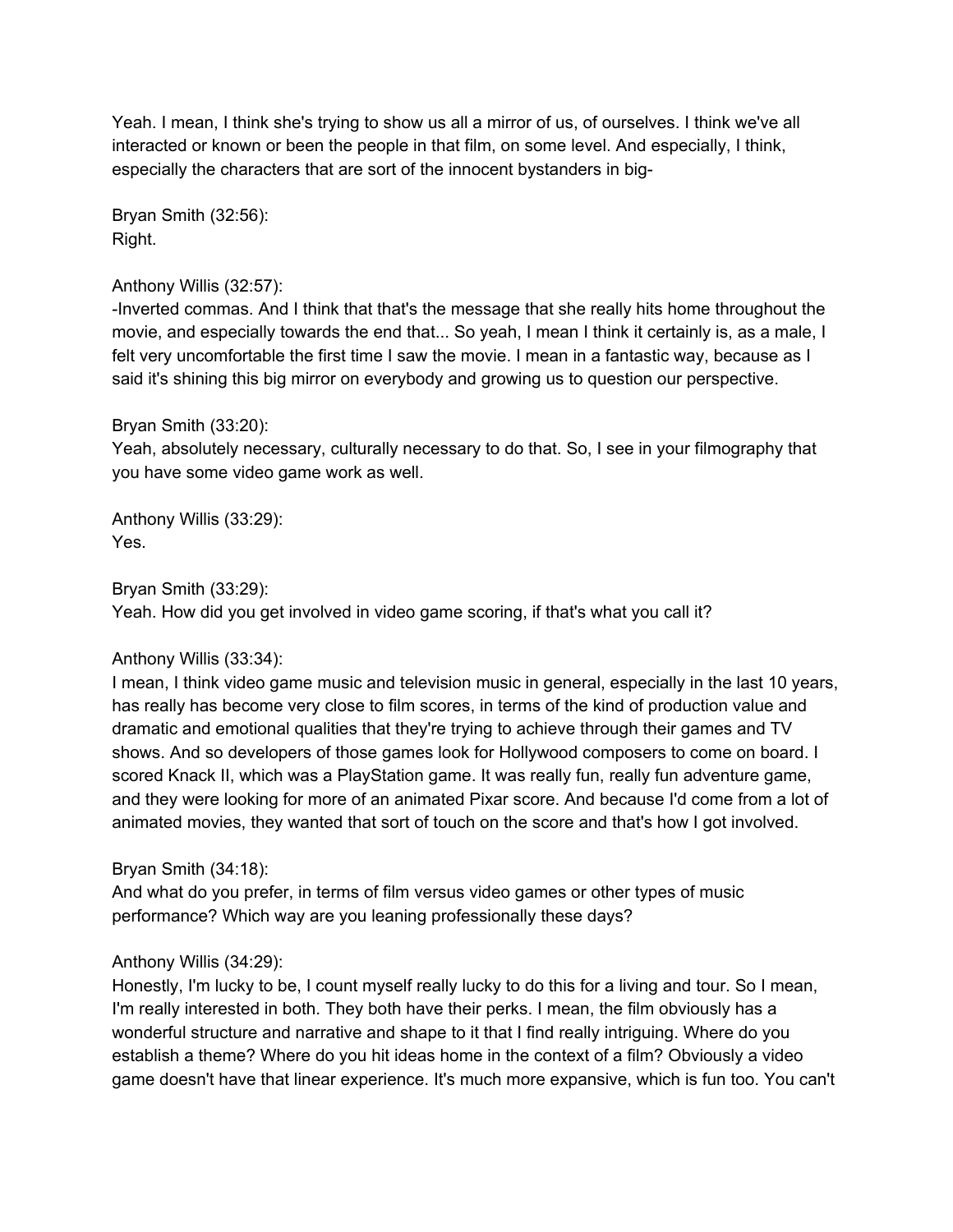quite control how the audience are going to experience the music and, 'cause they're determining it based on their environment a lot of the times. But it's also, I mean it's really fun.

## Anthony Willis (35:08):

You're often- A big aspect of video game music is that you're trying to provide energy for the game. So, there's an opportunity to write modular tracks, which possibly they rely less on harmonic changes but more on instrumental and modular group-based changes. So, on that we did a lot of African precussion and interesting elements that you could put the same tonal shape on or not and it would still work. You know, obviously modulation and harmony is difficult to mest. If you suddenly want to put two ideas on top of each other, they won't work well. Whereas percussion is much more malleable.

## Bryan Smith (35:51):

Are you working with a director in a video came contex,t or what is the name of your boss in a video game?

## Anthony Willis (35:58):

You can, it really depends on the game. I mean, often there's an audio team, a very strong audio team who, at PlayStation they'll be the ones that actually are implementing the music into the game, and how they want it to work. So they'll ask you to write a piece a certain way and yeah. They're often music producers, essentially, who you work with. So, in the case of Knack II that was that was who I worked with, predominantly. Then of course the director of the game is... The director of a video game is a lot more involved in some of the programming and coding aspects often, and in terms of actually how the game is going to work. So, the creative music aspects will often be handled by the audio directors. But it depends on the game, it depends on the company.

# Bryan Smith (36:39):

What are some of the biggest challenges that you face from the standpoint of the business aspects of your job, in terms of getting paid, making sure you're treated fairly, making sure that you are considered for future projects with other studios, getting the appropriate credit. Are there challenges that jump out at you that are just really frustrating and difficult to navigate?

## Anthony Willis (37:04):

I think, yeah, I think everyone in life has their frustrations, and also they're huge moments of like, "Wow, this is amazing. I can't believe I'm getting to do this." Hopefully, I hope we all feel that, 'cause that's... I think everyone deserves that. I... Any kind of freelance situation for anybody is complicated because you can't determine schedules. They'll come in and then they'll change and you have to adapt. Much like any service industry, you have to accommodate your client, or not. And that pressure to succeed is hard, it's not for the faint of heart for sure. And it's something you get better at as you do it more. And it's something you, as you become more successful, you do get paid better and you get bigger budgets and it's easier to deliver at a high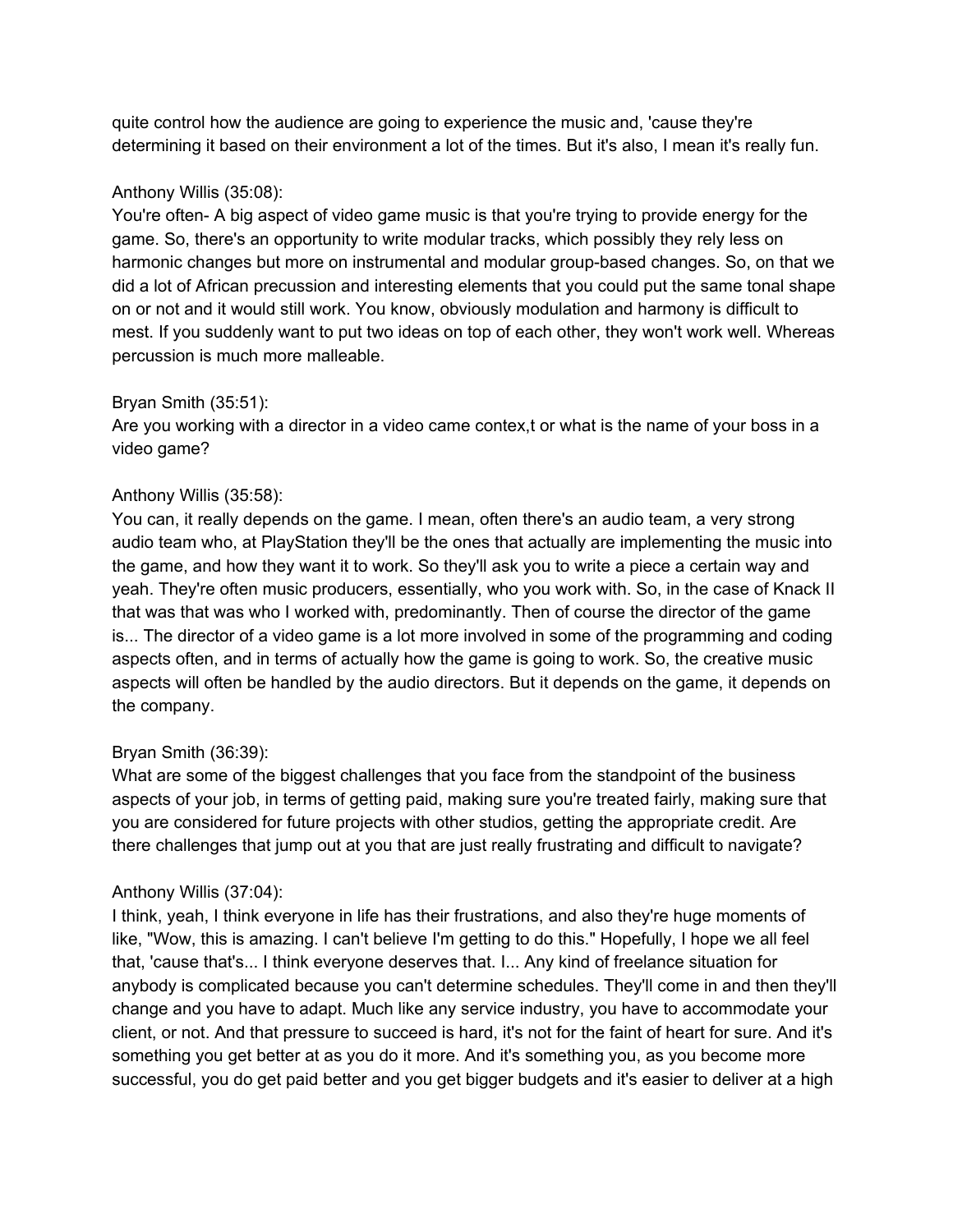level. It's very hard to deliver at high level on lower budget productions, because you have to go above and beyond to really make every dollar go as far as it can.

## Anthony Willis (38:03):

But, equally not every project needs a symphony orchestra. Not- There's creative ways of breathing life and emotion into things that don't cost a lot of money. And so, it's just finding that, what's that balance of what's gonna make the director really happy and what are they going to love? What's going to make that movie fantastic, without costing them half a million dollars to produce? I think that can be frustrating when you're trying to achieve something and you're limited in terms of budget. As you know, we're in a time of more and more content and probably for slightly lower budgets than has been in the past.

## Bryan Smith (38:36):

So this, going to the symphony orchestra reference that you made, are those usually reserved for the Pixar Studios pictures, where you have the budget to bring in an entire orchestra and the other projects, maybe the Indies, you're kind of doing it yourself with your own instruments?

## Anthony Willis (38:54):

Yeah, I mean definitely. I mean, Dreamworks Animation and Pixar are known for their fantastic scores, and Disney animation and those budgets are allocated early on, as they have been for many years. I suppose, it really depends what you need. I mean, there's lower budget orchestra options, so you can record in Eastern Europe and you can- There's lots of other ways of doing it ,and... But yes, I mean typically you find yourself very fortunate if you're on a drama and you're given a week with a big orchestra. I mean, in terms of budget.

Bryan Smith (39:25): Right.

# Anthony Willis (39:25):

And to be honest you probably don't need it. So, it's just about that, it's that sort of melting pot of what do you need and then what's practical? What do you need dramatically and emotionally, and then what's actually practical for the filmmakers?

## Bryan Smith (39:39):

What feature projects are you excited about that we can look forward to seeing or hearing?

# Anthony Willis (39:44):

I'm really excited about this beautiful Arabian animation that I'm a part of, which is, it's essentially a story of friendship between a boy and his dog, except it's set an Arabia, so it's a boy and his camel. It's still in development, but I've been- Because I mean animations, you'll often come on pretty early, start developing themes and they'll start carving out the space that they need for the music. So, I started on that this year and I'm really excited to see that, 'cause that's- I mean, going back to our conversation about luck and composers are sort of judged by